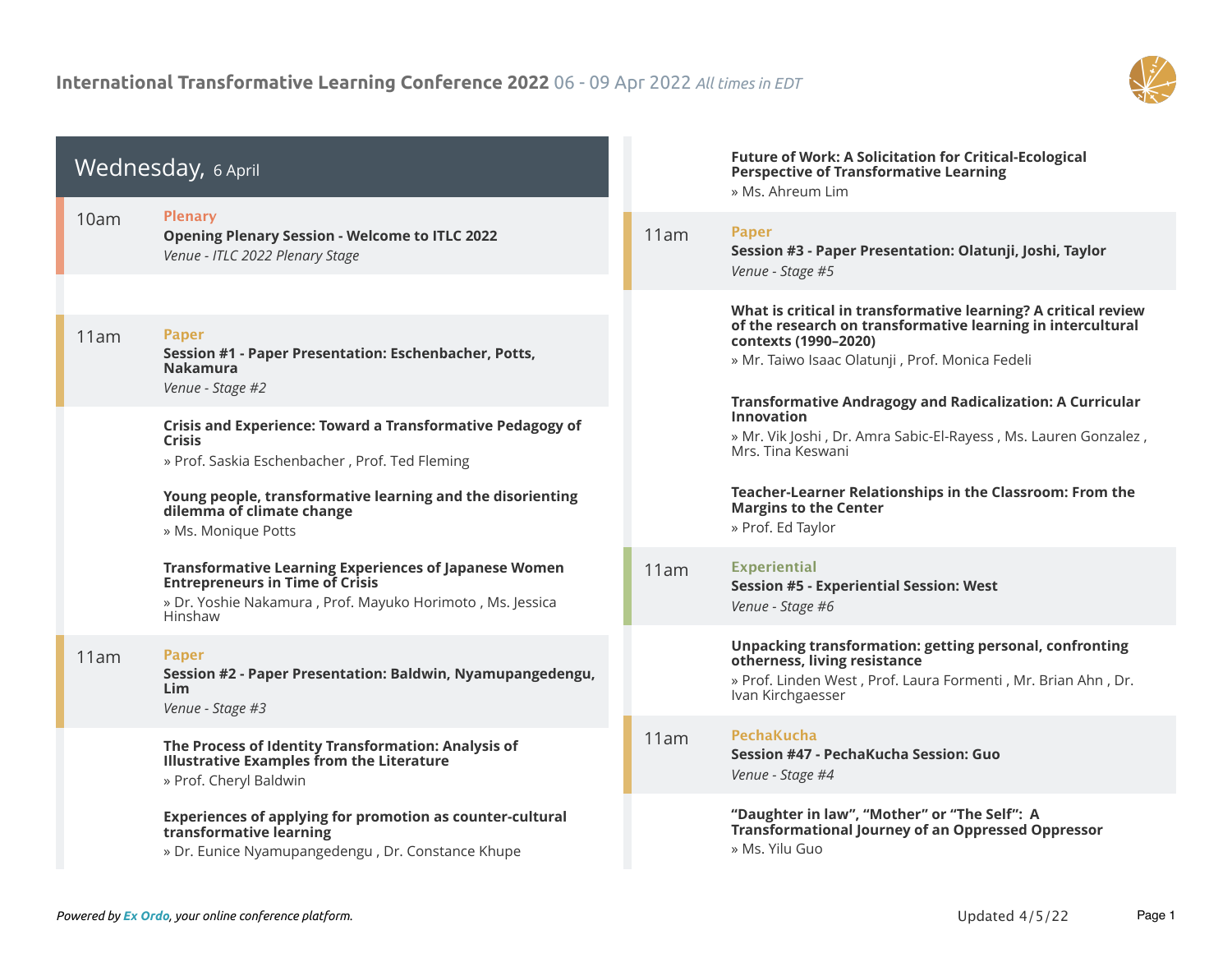

|         | Continued from Wednesday, 6 April                                                                                                                                                                     |     | <b>Creating Dissonance: Transformative Learning Through the</b><br><b>Provocative Arts</b>                                                                                                                                          |
|---------|-------------------------------------------------------------------------------------------------------------------------------------------------------------------------------------------------------|-----|-------------------------------------------------------------------------------------------------------------------------------------------------------------------------------------------------------------------------------------|
| 11am    | <b>Critical Ouestions</b><br><b>Five Critical Questions: Question 1</b><br>Venue - Stage #7                                                                                                           |     | » Dr. Randee Lawrence<br>Vlogging as a Transformative Tool for Critical Self-Reflection<br>» Mr. David Austin Willis, Dr. Pamelia Brott                                                                                             |
| 11:30am | <b>Community</b><br><b>Community Room</b>                                                                                                                                                             | 1pm | <b>Experiential</b><br><b>Session #8 - Experiential Session: Kramlich</b><br>Venue - Stage #5                                                                                                                                       |
|         | Venue - Stage #4                                                                                                                                                                                      |     | Practices of an International Virtual Learning Community: A<br><b>Story of Holistic Authentic Connection</b><br>» Dr. Deborah Kramlich, Dr. Ed Cunliff, Dr. Laurie Anderson<br>Sathe, Dr. Tes Zakrzewski, Prof. Anne-Liisa Longmore |
| 1pm     | <b>Paper</b><br>Session #6 - Paper Presentation: Tzovla, Taylor, Bracci<br>Venue - Stage #2                                                                                                           | 1pm | <b>Experiential</b><br><b>Session #9 - Experiential Session: Omer</b><br>Venue - Stage #6                                                                                                                                           |
|         | Following up an experience of a transformational learning<br>community for teachers as adult learners during the<br>pandemic<br>» Dr. Eirini Tzovla, Prof. Katerina Kedraka                           |     | We Build the World with Transformative Learning:<br><b>Regenerating Transformational Commons as a Resource for</b><br><b>Collective Leadership</b><br>» Dr. Aftab Omer, Dr. Melissa Schwartz                                        |
|         | A Practice-based view of transformative learning. How to<br>enhance professional development in teachers and school<br>directors<br>» Prof. Francesca Bracci, Prof. Alessandra Romano, Prof. Victoria | 1pm | PechaKucha<br>Session #44 - PechaKucha Session: Barnes & Jimenez<br>Venue - Stage #4                                                                                                                                                |
| 1pm     | Marsick<br><b>Paper</b><br>Session #7 - Paper Presentation: Kokkos, Lawrence, Willis                                                                                                                  |     | <b>Traditional Leadership Development is Broken: Using</b><br><b>Transformative Learning to Create Transformational Leaders</b><br>» Dr. Mary Barnes, Dr. Hanaa Jimenez                                                             |
|         | Venue - Stage #3                                                                                                                                                                                      | 1pm | <b>Critical Questions</b><br><b>Five Critical Questions: Question 2</b>                                                                                                                                                             |
|         | PERSPECTIVE TRANSFORMATION through AESTHETIC<br><b>EXPERIENCE</b><br>» Prof. Alexis Kokkos                                                                                                            |     | Venue - Stage #7                                                                                                                                                                                                                    |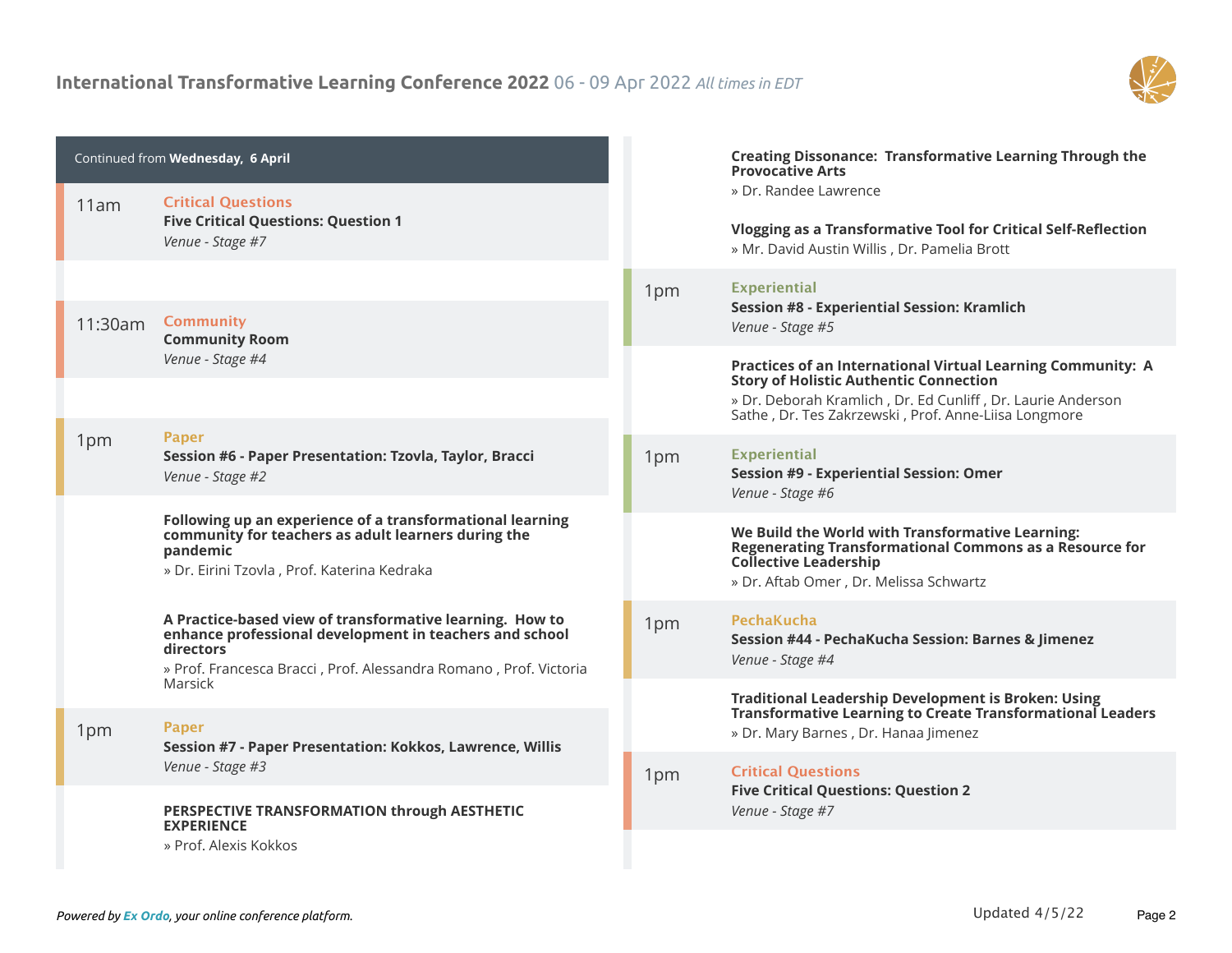

| <b>Community</b><br>1:30pm<br>» Prof. Elizabeth Tisdell, Dr. Gina Whalen, Dr. Mira Johnson<br><b>Community Room</b><br>Venue - Stage #4<br><b>Experiential</b><br>3pm<br><b>Session #13 - Experiential Session: Green</b><br>Venue - Stage #5<br><b>Paper</b><br>3pm<br><b>Exploring and Mapping a Collective Dilemma Through</b><br>Session #11 - Paper Presentation: Sim, Carter, Scully-Russ<br>Dialogue (Contemplating the Pandemic through<br>Venue - Stage #2<br>Conversation)<br>» Dr. Larry Green<br>Reapproaching Transformative Learning Theory from an<br><b>Enactivist Perspective</b><br><b>Experiential</b><br>3pm<br>» Ms. Eunbi Sim<br><b>Session #14 - Experiential Session: Mistry</b><br>Venue - Stage #6<br><b>Exploring Visceral Experiences of Physiology: The Role of</b><br><b>Embodied Cognition in Fostering Transformative Learning</b><br>Opening brave spaces through practices of connectedness:<br>» Ms. Patricia Carter<br>embodied and experiential experiences from the 'collective<br>enacting' of four doctoral students learning in crisis<br>So You Say Our Work is Essential: Essential workers, moral<br>» Mrs. Katherine Mistry, Mrs. Ina Gjikondi, Mr. Kyle Dobbeck,<br>injury and "learning to repair" during and after the pandemic<br>Mrs. Jocelyn McDaniel<br>» Dr. Ellen Scully-Russ, Dr. Maria Cseh, Ms. Lily Hakimi, Mx. DJ<br>Ralston, Mr. Jerry Philip, Dr. Henriette Lundgren<br><b>Roundtable</b><br>3pm<br>Session #15 - Roundtable Session: Smith, Horne<br><b>Paper</b><br>3pm<br>Venue - Stage #7<br>Session #12 - Paper Presentation: Bano, Kolomyjec, Tisdell<br>Venue - Stage #3<br>Transforming the Role of Women in Faith Based Adult<br><b>Educational Leadership</b><br><b>Understanding Transformative Learning Experience During a</b><br>» Ms. Rachael Smith, Dr. Michelle Glowacki-Dudka<br><b>Global Pandemic through Trio-Autoethnographic Dialogues</b><br>» Dr. Sara Bano, Mrs. Melanie Fierstine, Mrs. Julie Ketterling<br>A CASE STUDY EXPLORING MENTOR TEACHERS' EXPERIENCE IN<br>A TEACHER PREPARATION PROGRAM THROUGH THE LENS OF<br><b>Transformative Learning and Ideological Discomfort Theory:</b><br><b>COMMUNITIES OF PRACTICE AND TRANSFORMATIVE</b><br>Understanding the Escape from Oppressive Ideology Toward<br><b>LEARNING</b><br>a Shared Humanity<br>» Dr. Sara M Horne<br>» Dr. Wanda Kolomyjec | Continued from Wednesday, 6 April |  | The Super-vision of Autoethnographic Dissertation Studies:<br>Transformative Learning of the Supervisor and the |
|---------------------------------------------------------------------------------------------------------------------------------------------------------------------------------------------------------------------------------------------------------------------------------------------------------------------------------------------------------------------------------------------------------------------------------------------------------------------------------------------------------------------------------------------------------------------------------------------------------------------------------------------------------------------------------------------------------------------------------------------------------------------------------------------------------------------------------------------------------------------------------------------------------------------------------------------------------------------------------------------------------------------------------------------------------------------------------------------------------------------------------------------------------------------------------------------------------------------------------------------------------------------------------------------------------------------------------------------------------------------------------------------------------------------------------------------------------------------------------------------------------------------------------------------------------------------------------------------------------------------------------------------------------------------------------------------------------------------------------------------------------------------------------------------------------------------------------------------------------------------------------------------------------------------------------------------------------------------------------------------------------------------------------------------------------------------------------------------------------------------------------------------------------------------------------------------------------------------------------------------------------------------------------------------------------------------------------------------------------------------------------------------|-----------------------------------|--|-----------------------------------------------------------------------------------------------------------------|
|                                                                                                                                                                                                                                                                                                                                                                                                                                                                                                                                                                                                                                                                                                                                                                                                                                                                                                                                                                                                                                                                                                                                                                                                                                                                                                                                                                                                                                                                                                                                                                                                                                                                                                                                                                                                                                                                                                                                                                                                                                                                                                                                                                                                                                                                                                                                                                                             |                                   |  | <b>Supervised</b>                                                                                               |
|                                                                                                                                                                                                                                                                                                                                                                                                                                                                                                                                                                                                                                                                                                                                                                                                                                                                                                                                                                                                                                                                                                                                                                                                                                                                                                                                                                                                                                                                                                                                                                                                                                                                                                                                                                                                                                                                                                                                                                                                                                                                                                                                                                                                                                                                                                                                                                                             |                                   |  |                                                                                                                 |
|                                                                                                                                                                                                                                                                                                                                                                                                                                                                                                                                                                                                                                                                                                                                                                                                                                                                                                                                                                                                                                                                                                                                                                                                                                                                                                                                                                                                                                                                                                                                                                                                                                                                                                                                                                                                                                                                                                                                                                                                                                                                                                                                                                                                                                                                                                                                                                                             |                                   |  |                                                                                                                 |
|                                                                                                                                                                                                                                                                                                                                                                                                                                                                                                                                                                                                                                                                                                                                                                                                                                                                                                                                                                                                                                                                                                                                                                                                                                                                                                                                                                                                                                                                                                                                                                                                                                                                                                                                                                                                                                                                                                                                                                                                                                                                                                                                                                                                                                                                                                                                                                                             |                                   |  |                                                                                                                 |
|                                                                                                                                                                                                                                                                                                                                                                                                                                                                                                                                                                                                                                                                                                                                                                                                                                                                                                                                                                                                                                                                                                                                                                                                                                                                                                                                                                                                                                                                                                                                                                                                                                                                                                                                                                                                                                                                                                                                                                                                                                                                                                                                                                                                                                                                                                                                                                                             |                                   |  |                                                                                                                 |
|                                                                                                                                                                                                                                                                                                                                                                                                                                                                                                                                                                                                                                                                                                                                                                                                                                                                                                                                                                                                                                                                                                                                                                                                                                                                                                                                                                                                                                                                                                                                                                                                                                                                                                                                                                                                                                                                                                                                                                                                                                                                                                                                                                                                                                                                                                                                                                                             |                                   |  |                                                                                                                 |
|                                                                                                                                                                                                                                                                                                                                                                                                                                                                                                                                                                                                                                                                                                                                                                                                                                                                                                                                                                                                                                                                                                                                                                                                                                                                                                                                                                                                                                                                                                                                                                                                                                                                                                                                                                                                                                                                                                                                                                                                                                                                                                                                                                                                                                                                                                                                                                                             |                                   |  |                                                                                                                 |
|                                                                                                                                                                                                                                                                                                                                                                                                                                                                                                                                                                                                                                                                                                                                                                                                                                                                                                                                                                                                                                                                                                                                                                                                                                                                                                                                                                                                                                                                                                                                                                                                                                                                                                                                                                                                                                                                                                                                                                                                                                                                                                                                                                                                                                                                                                                                                                                             |                                   |  |                                                                                                                 |
|                                                                                                                                                                                                                                                                                                                                                                                                                                                                                                                                                                                                                                                                                                                                                                                                                                                                                                                                                                                                                                                                                                                                                                                                                                                                                                                                                                                                                                                                                                                                                                                                                                                                                                                                                                                                                                                                                                                                                                                                                                                                                                                                                                                                                                                                                                                                                                                             |                                   |  |                                                                                                                 |
|                                                                                                                                                                                                                                                                                                                                                                                                                                                                                                                                                                                                                                                                                                                                                                                                                                                                                                                                                                                                                                                                                                                                                                                                                                                                                                                                                                                                                                                                                                                                                                                                                                                                                                                                                                                                                                                                                                                                                                                                                                                                                                                                                                                                                                                                                                                                                                                             |                                   |  |                                                                                                                 |
|                                                                                                                                                                                                                                                                                                                                                                                                                                                                                                                                                                                                                                                                                                                                                                                                                                                                                                                                                                                                                                                                                                                                                                                                                                                                                                                                                                                                                                                                                                                                                                                                                                                                                                                                                                                                                                                                                                                                                                                                                                                                                                                                                                                                                                                                                                                                                                                             |                                   |  |                                                                                                                 |
|                                                                                                                                                                                                                                                                                                                                                                                                                                                                                                                                                                                                                                                                                                                                                                                                                                                                                                                                                                                                                                                                                                                                                                                                                                                                                                                                                                                                                                                                                                                                                                                                                                                                                                                                                                                                                                                                                                                                                                                                                                                                                                                                                                                                                                                                                                                                                                                             |                                   |  |                                                                                                                 |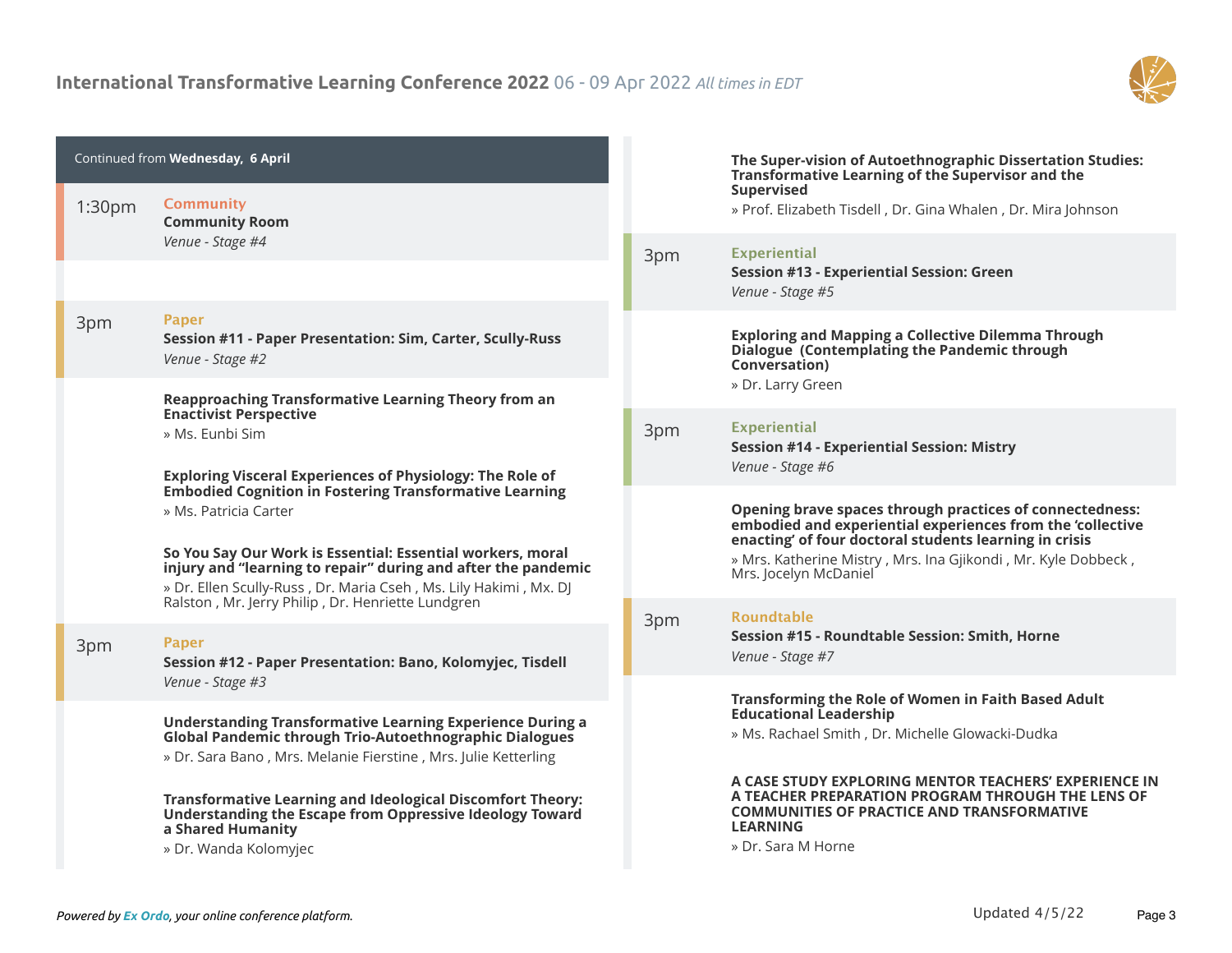

| Continued from Wednesday, 6 April |                                                                                                                                                                                                                                        | 12pm | <b>Paper</b><br>Session #17 - Paper Presentation: Fedeli, Fuhr, West                                                                                                                                           |
|-----------------------------------|----------------------------------------------------------------------------------------------------------------------------------------------------------------------------------------------------------------------------------------|------|----------------------------------------------------------------------------------------------------------------------------------------------------------------------------------------------------------------|
| 4:30 <sub>pm</sub>                | <b>Plenary</b><br><b>Closing Plenary Session - Day 1</b>                                                                                                                                                                               |      | Venue - Stage #3                                                                                                                                                                                               |
|                                   | Venue - ITLC 2022 Plenary Stage                                                                                                                                                                                                        |      | <b>Change agents at Univeristy of Padua: A transformative</b><br>experience in Teaching and Learning                                                                                                           |
|                                   | In Memoriam: Edmund O'Sullivan<br><b>Community Service Award</b>                                                                                                                                                                       |      | » Prof. Monica Fedeli, Dr. Marica Liotino                                                                                                                                                                      |
|                                   | Thursday, 7 April                                                                                                                                                                                                                      |      | <b>Articulated Pointing: From Transformative Learning Theory</b><br>to Transformative Teaching Theory<br>» Prof. Thomas Fuhr, Dr. Anna Laros                                                                   |
| 10am                              | <b>Keynote</b><br><b>Keynote: Zachary Stein</b><br>Venue - Grand Rapids Community College Stage                                                                                                                                        |      | Annunciation and denunciation in Paulo Freire's<br>transformative education<br>» Prof. Linden West                                                                                                             |
|                                   | <b>Education in a Time Between Worlds: Cultivating</b><br><b>Transformative Learning In the Anthropocene</b><br>» Dr. Zachary Stein                                                                                                    | 12pm | <b>Experiential</b><br>Session #18 - Experiential Session: Baden-Clay<br>Venue - Stage #5                                                                                                                      |
| 12pm                              | <b>Paper</b><br>Session #16 - Paper Presentation: Papathanasiou, Graham<br>Cagney, Mega<br>Venue - Stage #2                                                                                                                            |      | <b>Co-Creating Sacred Classroom Space for Transformative</b><br><b>Learning</b><br>» Mr. Adam Baden-Clay, Ms. Jessica Franko                                                                                   |
|                                   | Can Parents'-Teachers Partnership transform? An Action<br>Research.<br>» Dr. Maria Papathanasiou                                                                                                                                       | 12pm | <b>Roundtable</b><br>Session #20 - Roundtable Session: Gerhardt, Walvoord,<br><b>Robertson</b><br>Venue - Stage #7                                                                                             |
|                                   | The Students' Experience of Research, Researching and Being<br>a Researcher: Creating a Digital Transformative Learning<br><b>Space for Postgraduate Students in Higher Education</b><br>» Dr. Anne Graham Cagney, Ms. Michelle Greene |      | A critical understanding about the motivation of Gen-Z in<br>Higher Education and the impact upon Transformative<br><b>Learning</b><br>» Mr. Miles Weston, Dr. Trevor Gerhardt                                 |
|                                   | The impact of applied transformative learning techniques to<br>potentiate learner's transformative disposition on critical<br><b>issues</b><br>» Dr. Georgia Mega                                                                      |      | <b>Faculty Professional Development as a Catalyst for Campus</b><br><b>Cultural Shifts towards Transformative Learning - from</b><br><b>Oklahoma to Brazil</b><br>» Mr. Mark Walvoord, Prof. Janette Brunstein |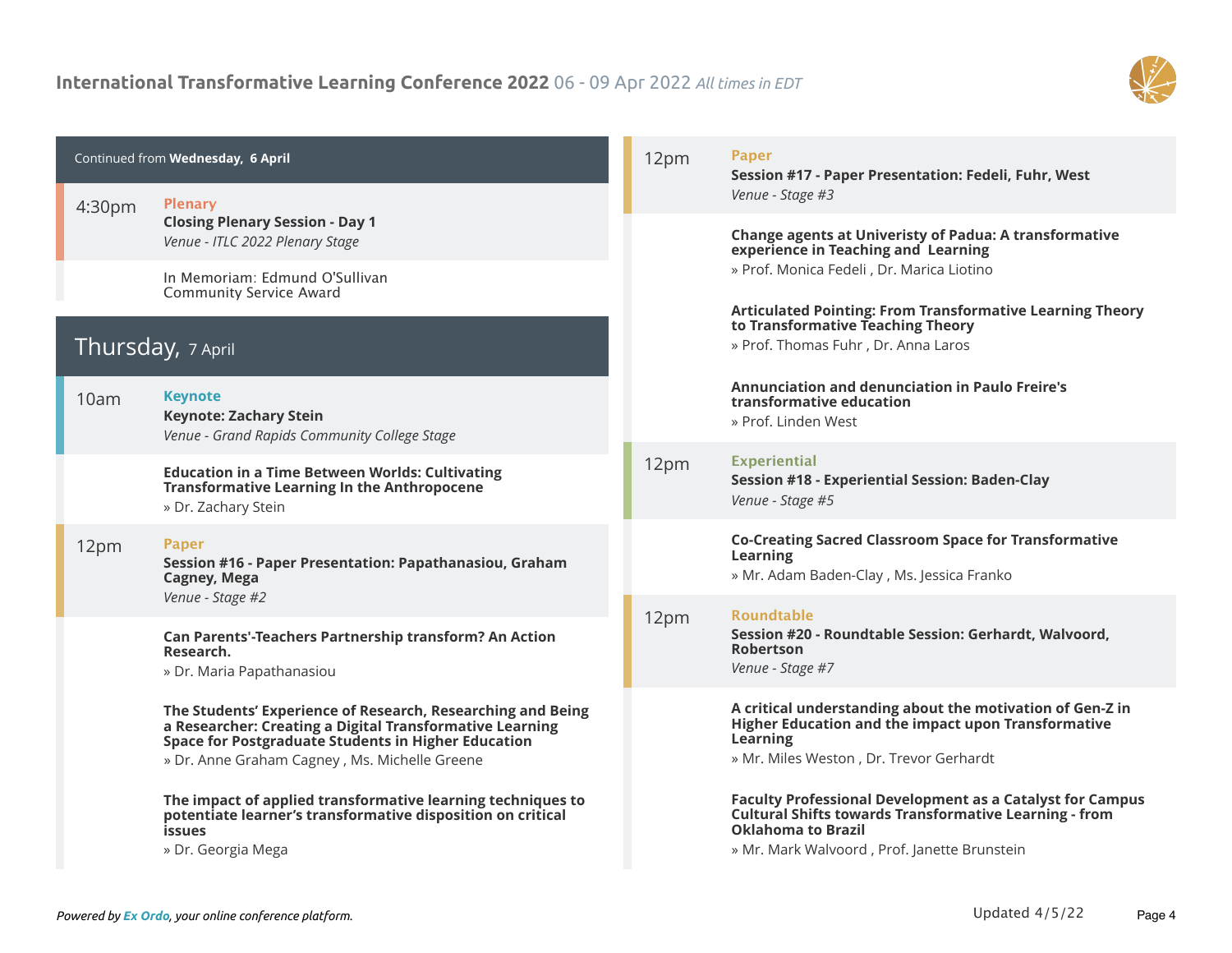

| » Dr. Gina Whalen<br>Stupidity or what? The tenacious transformative learner<br>grappling with the neoliberal world<br>» Dr. Gael Robertson<br><b>Critical Questions</b><br>2pm<br><b>Five Critical Questions: Question 3</b><br>Venue - Stage #4<br><b>Experiential</b><br>12pm<br><b>Session #19 - Experiential Session: Ralston</b><br>Venue - Stage #6<br><b>Experiential</b><br>2pm<br>Learning and Transformation of Human and Social Material<br>Session #22 - Experiential Session: Goodman<br>Systems in Times of Disruption: An Experiential Session<br>Venue - Stage #5<br>» Mx. DJ Ralston, Prof. Victoria Marsick, Dr. Karen Watkins, Dr.<br>Aliki Nicolaides, Dr. Ellen Scully-Russ, Dr. Maria Cseh, Dr.<br>Henriette Lundgren, Dr. Dimitrios Papanagnou, Mr. Neal Herr,<br><b>Explore Cultural Transformation: Promote transformative</b><br>Ms. Lily Hakimi<br>learning by using a narrative building tool<br>» Dr. Patty Goodman, Ms. Sahar Rehman, Ms. Zirui Yan<br><b>Community</b><br>12pm<br><b>Community Room</b><br><b>Roundtable</b><br>2pm<br>Venue - Stage #4<br>Session #23 - Roundtable Session: Robbins, Higgins, Massey,<br><b>Buechner</b><br>Venue - Stage #6<br><b>Paper</b><br>2pm<br>"Confronting Myself": The Role of Disorienting Dilemmas in<br>the Work of White Identified Diversity, Equity and Inclusion<br>Session #21 - Paper Presentation: Ross, Eschenbacher, Whalen<br><b>Practitioners</b><br>Venue - Stage #3<br>» Dr. Stacey Robbins, Dr. Stephanie Sisco, Dr. Rebecca Evan, Dr.<br>Crystal Saric Fashant<br>Bringing the Ego to the Fore: Addressing the Form that Trans-<br>forms<br>A Narrative Inquiry on the Transformative Experiences of<br>» Dr. Suzy Ross<br>Adult Refugee Learners in U.S. Higher Education: Bird in a<br>Cage<br>» Dr. Patricia Higgins, Dr. Mitsunori Misawa<br><b>Barriers and Obstacles to Transformative Learning:</b><br><b>Embracing Immunity and Resistance on the Journey to</b><br><b>Transformation</b><br><b>Mindful Meditation as a Conductor of Transformation</b><br>» Prof. Saskia Eschenbacher | Continued from Thursday, 7 April |  | Metamorphosis via Suicide: An Autoethnographic<br><b>Exploration of the Transformative Learning Journeys of</b> |
|---------------------------------------------------------------------------------------------------------------------------------------------------------------------------------------------------------------------------------------------------------------------------------------------------------------------------------------------------------------------------------------------------------------------------------------------------------------------------------------------------------------------------------------------------------------------------------------------------------------------------------------------------------------------------------------------------------------------------------------------------------------------------------------------------------------------------------------------------------------------------------------------------------------------------------------------------------------------------------------------------------------------------------------------------------------------------------------------------------------------------------------------------------------------------------------------------------------------------------------------------------------------------------------------------------------------------------------------------------------------------------------------------------------------------------------------------------------------------------------------------------------------------------------------------------------------------------------------------------------------------------------------------------------------------------------------------------------------------------------------------------------------------------------------------------------------------------------------------------------------------------------------------------------------------------------------------------------------------------------------------------------------------------------------------------------------------------------------|----------------------------------|--|-----------------------------------------------------------------------------------------------------------------|
|                                                                                                                                                                                                                                                                                                                                                                                                                                                                                                                                                                                                                                                                                                                                                                                                                                                                                                                                                                                                                                                                                                                                                                                                                                                                                                                                                                                                                                                                                                                                                                                                                                                                                                                                                                                                                                                                                                                                                                                                                                                                                             |                                  |  | Mothers who Lost a Child to Suicide                                                                             |
|                                                                                                                                                                                                                                                                                                                                                                                                                                                                                                                                                                                                                                                                                                                                                                                                                                                                                                                                                                                                                                                                                                                                                                                                                                                                                                                                                                                                                                                                                                                                                                                                                                                                                                                                                                                                                                                                                                                                                                                                                                                                                             |                                  |  |                                                                                                                 |
|                                                                                                                                                                                                                                                                                                                                                                                                                                                                                                                                                                                                                                                                                                                                                                                                                                                                                                                                                                                                                                                                                                                                                                                                                                                                                                                                                                                                                                                                                                                                                                                                                                                                                                                                                                                                                                                                                                                                                                                                                                                                                             |                                  |  |                                                                                                                 |
|                                                                                                                                                                                                                                                                                                                                                                                                                                                                                                                                                                                                                                                                                                                                                                                                                                                                                                                                                                                                                                                                                                                                                                                                                                                                                                                                                                                                                                                                                                                                                                                                                                                                                                                                                                                                                                                                                                                                                                                                                                                                                             |                                  |  |                                                                                                                 |
|                                                                                                                                                                                                                                                                                                                                                                                                                                                                                                                                                                                                                                                                                                                                                                                                                                                                                                                                                                                                                                                                                                                                                                                                                                                                                                                                                                                                                                                                                                                                                                                                                                                                                                                                                                                                                                                                                                                                                                                                                                                                                             |                                  |  |                                                                                                                 |
|                                                                                                                                                                                                                                                                                                                                                                                                                                                                                                                                                                                                                                                                                                                                                                                                                                                                                                                                                                                                                                                                                                                                                                                                                                                                                                                                                                                                                                                                                                                                                                                                                                                                                                                                                                                                                                                                                                                                                                                                                                                                                             |                                  |  |                                                                                                                 |
|                                                                                                                                                                                                                                                                                                                                                                                                                                                                                                                                                                                                                                                                                                                                                                                                                                                                                                                                                                                                                                                                                                                                                                                                                                                                                                                                                                                                                                                                                                                                                                                                                                                                                                                                                                                                                                                                                                                                                                                                                                                                                             |                                  |  |                                                                                                                 |
|                                                                                                                                                                                                                                                                                                                                                                                                                                                                                                                                                                                                                                                                                                                                                                                                                                                                                                                                                                                                                                                                                                                                                                                                                                                                                                                                                                                                                                                                                                                                                                                                                                                                                                                                                                                                                                                                                                                                                                                                                                                                                             |                                  |  |                                                                                                                 |
|                                                                                                                                                                                                                                                                                                                                                                                                                                                                                                                                                                                                                                                                                                                                                                                                                                                                                                                                                                                                                                                                                                                                                                                                                                                                                                                                                                                                                                                                                                                                                                                                                                                                                                                                                                                                                                                                                                                                                                                                                                                                                             |                                  |  |                                                                                                                 |
|                                                                                                                                                                                                                                                                                                                                                                                                                                                                                                                                                                                                                                                                                                                                                                                                                                                                                                                                                                                                                                                                                                                                                                                                                                                                                                                                                                                                                                                                                                                                                                                                                                                                                                                                                                                                                                                                                                                                                                                                                                                                                             |                                  |  |                                                                                                                 |
|                                                                                                                                                                                                                                                                                                                                                                                                                                                                                                                                                                                                                                                                                                                                                                                                                                                                                                                                                                                                                                                                                                                                                                                                                                                                                                                                                                                                                                                                                                                                                                                                                                                                                                                                                                                                                                                                                                                                                                                                                                                                                             |                                  |  |                                                                                                                 |
|                                                                                                                                                                                                                                                                                                                                                                                                                                                                                                                                                                                                                                                                                                                                                                                                                                                                                                                                                                                                                                                                                                                                                                                                                                                                                                                                                                                                                                                                                                                                                                                                                                                                                                                                                                                                                                                                                                                                                                                                                                                                                             |                                  |  |                                                                                                                 |
|                                                                                                                                                                                                                                                                                                                                                                                                                                                                                                                                                                                                                                                                                                                                                                                                                                                                                                                                                                                                                                                                                                                                                                                                                                                                                                                                                                                                                                                                                                                                                                                                                                                                                                                                                                                                                                                                                                                                                                                                                                                                                             |                                  |  |                                                                                                                 |
|                                                                                                                                                                                                                                                                                                                                                                                                                                                                                                                                                                                                                                                                                                                                                                                                                                                                                                                                                                                                                                                                                                                                                                                                                                                                                                                                                                                                                                                                                                                                                                                                                                                                                                                                                                                                                                                                                                                                                                                                                                                                                             |                                  |  | » Ms. Kristen Massey, Mr. David Austin Willis                                                                   |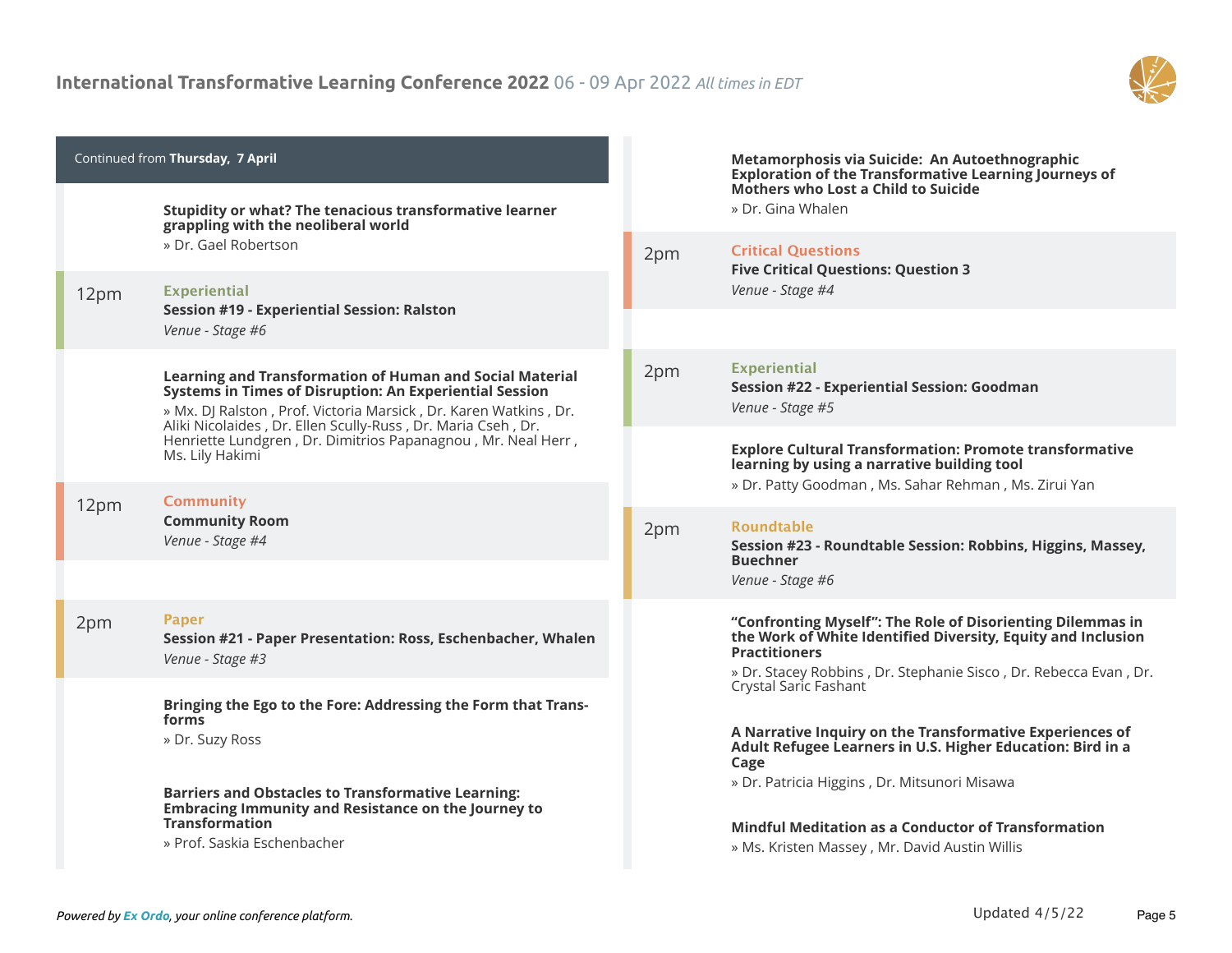

| Continued from Thursday, 7 April |                                                                                                                                                                                                        |      | Friday, 8 April                                                                                                                                                                                                  |  |
|----------------------------------|--------------------------------------------------------------------------------------------------------------------------------------------------------------------------------------------------------|------|------------------------------------------------------------------------------------------------------------------------------------------------------------------------------------------------------------------|--|
|                                  | The Road Less Traveled: Phenomenology as Transformative<br><b>Practice for exploring Lifeworlds and Deathworlds</b><br>» Dr. Barton Buechner, Mr. Sergej van Middendorp, Mr. Rik<br>Spann              | 10am | <b>Keynote</b><br>Keynote: Saskia Eschenbacher & Ted Fleming<br>Venue - University of Georgia Learning, Leadership and Organization<br>Development Program Stage                                                 |  |
| 2pm                              | Symposium<br>Session #24 - Symposium: Dirkx<br>Venue - Stage #7                                                                                                                                        |      | The Transformation of Experience - The Experience of<br><b>Transformation</b><br>» Dr. Saskia Eschenbacher & Dr. Ted Fleming                                                                                     |  |
|                                  | Using Quantitative Approaches for the Study and Practice of<br><b>Transformative Learning</b><br>» Dr. John Dirkx, Mr. Guanglong Pang, Dr. Kris Acheson-Clair, Dr.<br>Lindy Brewster, Dr. Craig Shealy | 12pm | <b>Paper</b><br>Session #25 - Paper Presentation: Dike, Green, Graham Cagney,<br>Venue - Stage #2                                                                                                                |  |
| 2pm                              | <b>Paper</b><br>Session #10 - Paper Presentation: Fleming, Ma, DeAngelis<br>Venue - Stage #2                                                                                                           |      | Seeking a Reliable Process for Identifying Transformative<br>Learning Outcomes in Events Capable of Producing<br><b>Transformative Learning</b><br>» Dr. Felix Dike                                              |  |
|                                  | Mezirow's Theory of Transformative Learning and Critical<br>Theory: Oskar Negt and his Reconstruction of Experience<br>» Prof. Ted Fleming                                                             |      | <b>Transformative Learning through Process Consultation</b><br>» Prof. David Coghlan, Dr. Anne Graham Cagney                                                                                                     |  |
|                                  | The Development of Transformative Digital Learning for<br><b>Adult Learners: Online Learning Platforms</b><br>» Ms. Ke Ma                                                                              |      | <b>Practices that Support Transformation</b><br>» Dr. Larry Green                                                                                                                                                |  |
|                                  | <b>Faculty Feedback as an Enabler of Transformative Learning</b><br>» Dr. Lisa DeAngelis                                                                                                               | 12pm | <b>Paper</b><br>Session #26 - Paper Presentation: Scully-Russ, Lee, Lim<br>Venue - Stage #3                                                                                                                      |  |
| 3:30pm                           | <b>Plenary</b><br><b>Closing Plenary Session - Day 2</b><br>Venue - Grand Rapids Community College Stage<br>Jack Mezirow Living Theory of Transformative Learning Award                                |      | <b>Enhancing the Transformative Potential of Scholarly-Practice</b><br>Doctorateness: Cultural-Historical Considerations on the<br><b>Doctoral Ecosystem</b><br>» Dr. Ellen Scully-Russ, Ms. Ximena Vidal De Col |  |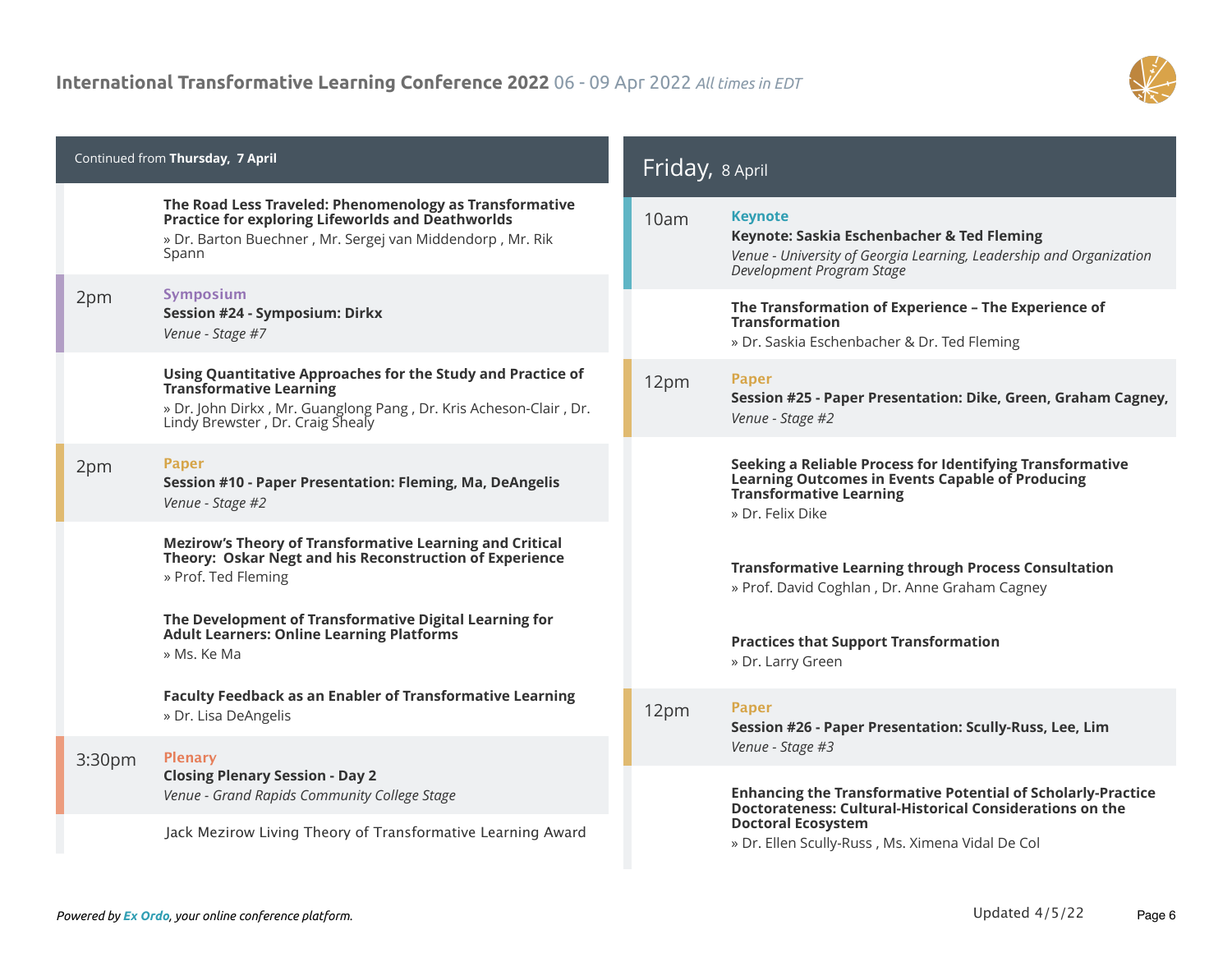

|      | Continued from Friday, 8 April<br><b>Understanding the Impact of Transformative Learning</b><br>Theory on Pre-Retirement Anxiety and Post-Retirement<br><b>Career Planning: Literature Review</b><br>» Mrs. Sumi Lee<br><b>Using Generative Pedagogy: Challenges and opportunities</b>                                                               |      | Understanding the role of transformative learning in native<br>English-speaking teachers' identity formation and<br>professional confidence development<br>» Dr. Qian Wang, Ms. Biying Wen, Dr. Floriana Grasso, Dr. Qing<br>Chen, Dr. Juming Shen<br><b>Debating Applied Transformation via Translational Research:</b><br><b>Evidencing Impact in Practice-Based Research</b><br>» Prof. Catherine Hayes, Dr. Ian Corrie |
|------|------------------------------------------------------------------------------------------------------------------------------------------------------------------------------------------------------------------------------------------------------------------------------------------------------------------------------------------------------|------|----------------------------------------------------------------------------------------------------------------------------------------------------------------------------------------------------------------------------------------------------------------------------------------------------------------------------------------------------------------------------------------------------------------------------|
|      | for learning and growth in a Freshman Seminar<br>» Ms. Ahreum Lim, Dr. Aliki Nicolaides                                                                                                                                                                                                                                                              | 12pm | <b>Symposium</b><br>Session #4 - Symposium: Hoggan-Kloubert<br>Venue - Stage #4                                                                                                                                                                                                                                                                                                                                            |
| 12pm | <b>Experiential</b><br><b>Session #27 - Experiential Session: Romano</b><br>Venue - Stage #5                                                                                                                                                                                                                                                         |      | <b>Developing Democratic Citizens: (Transformational) Civic</b><br><b>Education in Times of Uncertainty</b><br>» Dr. Tetyana Hoggan-Kloubert, Dr. Chad Hoggan, Mrs. Elisabeth                                                                                                                                                                                                                                              |
|      | Embracing transformative listening as rarity: fostering self-<br>and other connectedness with the Transformative Listening<br><b>Protocol</b><br>» Prof. Alessandra Romano, Dr. Ed Cunliff, Dr. Deborah<br>Kramlich, Prof. Victoria Marsick, Dr. Laurie Anderson Sathe, Dr.<br>Tes Zakrzewski, Prof. Janette Brunstein, Prof. Anne-Liisa<br>Longmore | 2pm  | Beck, Dr. Sarah Surak, Dr. Peter Levine<br>Symposium<br>Session #30 - Symposium: Buergelt<br>Venue - Stage #2                                                                                                                                                                                                                                                                                                              |
| 12pm | <b>Experiential</b><br><b>Session #28 - Experiential Session: Faller</b><br>Venue - Stage #6                                                                                                                                                                                                                                                         |      | Sociocratic governance: Facilitating individual, cultural and<br>social transformations<br>» Prof. Petra Buergelt, Prof. Alexis Kokkos, Prof. Claudio<br>Melacarne, Prof. George Koulaouzidis, Dr. Aliki Nicolaides, Prof.<br>Renee Owen, Prof. Marguerite Welch, Dr. Wilhelmenia Wilson                                                                                                                                   |
|      | <b>French "Kairos" vs American "Action Learning</b><br>Conversations": presenting and contrasting two powerful<br>practical methods for facilitating transformation<br>» Dr. Pierre Faller, Dr. Magali Balayn Lelong                                                                                                                                 | 2pm  | <b>Paper</b><br>Session #31 - Paper Presentation: Bano, Meeker, Misawa<br>Venue - Stage #3                                                                                                                                                                                                                                                                                                                                 |
| 12pm | <b>Roundtable</b><br>Session #29 - Roundtable: Wang, Hayes<br>Venue - Stage #7                                                                                                                                                                                                                                                                       |      | Transformative Learning in a Cross-Cultural Context: A Study<br>of the Meaning Making Process by Chinese Visiting Scholars<br>During Study Abroad Program in the USA<br>» Dr. Sara Bano                                                                                                                                                                                                                                    |

÷.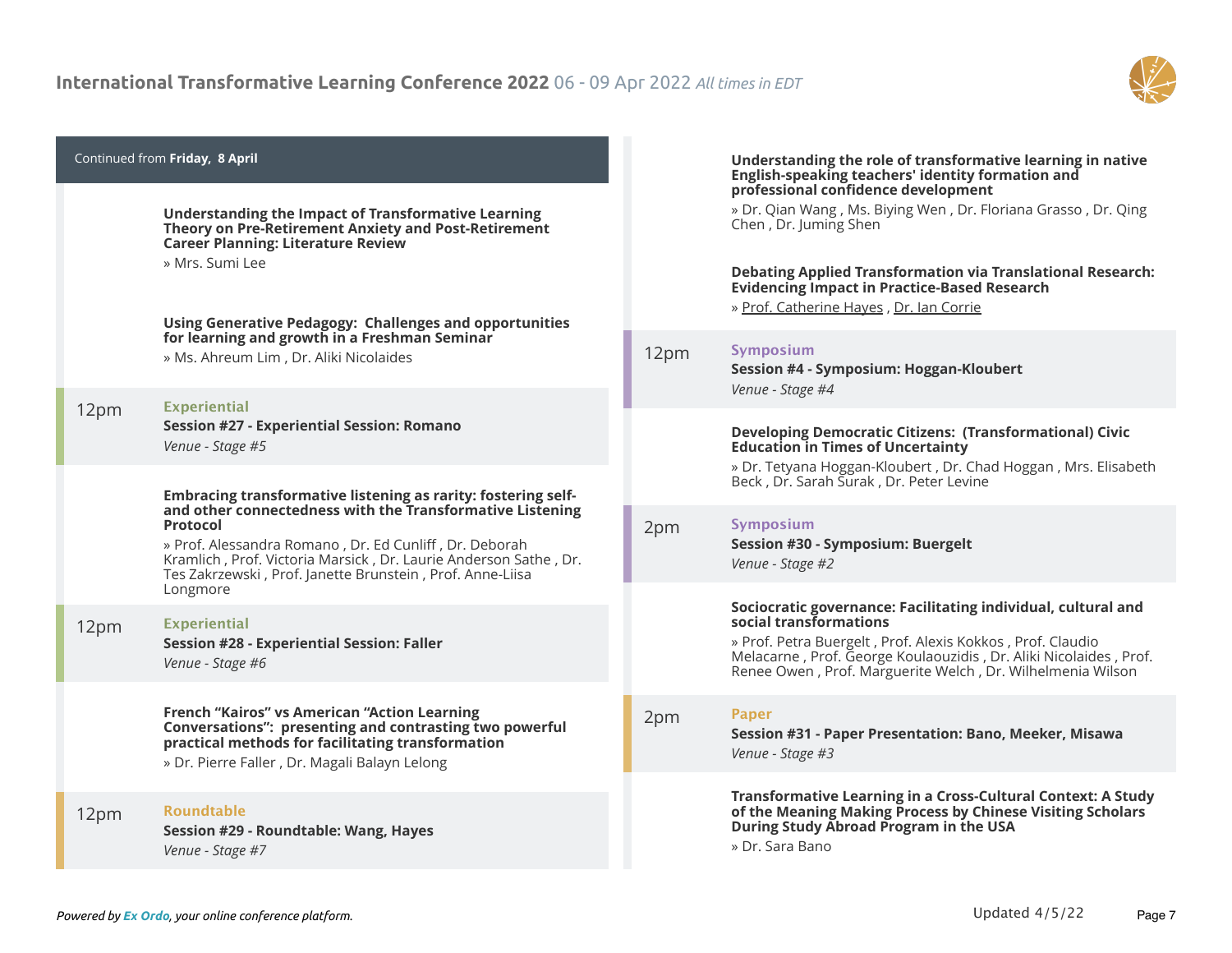

|     | Continued from Friday, 8 April<br>Mentoring toward Equity: How a Praxis of Repair Can Inform<br><b>Transformative Learning</b><br>» Dr. Joy Meeker, Dr. Amanda Singer |                    | <b>Community Transformation: Asian American Community</b><br><b>Leaders</b><br>» Mr. Brian Ahn, Prof. Marie Volpe, Dr. Alan Woo, Mr. Ken<br>Inouye, Dr. Michael Matsuda, Dr. Jeff Kim |
|-----|-----------------------------------------------------------------------------------------------------------------------------------------------------------------------|--------------------|---------------------------------------------------------------------------------------------------------------------------------------------------------------------------------------|
|     | Practicing transformative learning in graduate school: A<br>mentoring approach<br>» Dr. Mitsunori Misawa, Mr. Adam McClain                                            | 2pm                | <b>PechaKucha</b><br>Session #45 - PechaKucha Session: Yang<br>Venue - Stage #4                                                                                                       |
| 2pm | <b>Experiential</b><br>Session #32 - Experiential Session: O'Neill<br>Venue - Stage #5                                                                                |                    | Exploring an experience of Arts-based courses via visual<br>research methods<br>» Ms. Sung-Eun Yang                                                                                   |
|     | Strengthening inner knowing for resilient leadership<br>» Dr. Betty O'Neill, Ms. Monique Potts, Dr. Katie Ross                                                        | 2:30 <sub>pm</sub> | <b>Community</b><br><b>Community Room</b>                                                                                                                                             |
| 2pm | <b>Experiential</b><br><b>Session #33 - Experiential Session: Jacobs</b><br>Venue - Stage #6                                                                          |                    | Venue - Stage #4                                                                                                                                                                      |
|     | <b>Meaning Making at the Edge of Chaos: A Transformative</b><br><b>Experience</b><br>» Dr. Marty Jacobs                                                               | 3:30 <sub>pm</sub> | <b>Plenary</b><br><b>Closing Plenary Session - Day 3</b><br>Venue - University of Georgia Learning, Leadership and Organization<br>Development Program Stage                          |
| 2pm | <b>Roundtable</b><br>Session #34 - Roundtable Session: Watson, McCann, Ahn<br>Venue - Stage #7                                                                        |                    | Patricia Cranton Distinguished Dissertation Award &<br>Honorable Mention                                                                                                              |
|     | <b>Managing Energy for Peak Performance: Expanding</b><br>individual and group capacity through transformative                                                        |                    | Saturday, 9 April                                                                                                                                                                     |
|     | learning<br>» Dr. Connie Watson, Mr. Todd Boucher<br><b>Transformative Learning for Transformative Leadership</b>                                                     | 10am               | <b>Plenary</b><br><b>Opening Plenary Session - Day 4</b><br>Venue - ITLC 2022 Plenary Stage                                                                                           |
|     | <b>Development</b><br>» Dr. Shawn McCann                                                                                                                              |                    |                                                                                                                                                                                       |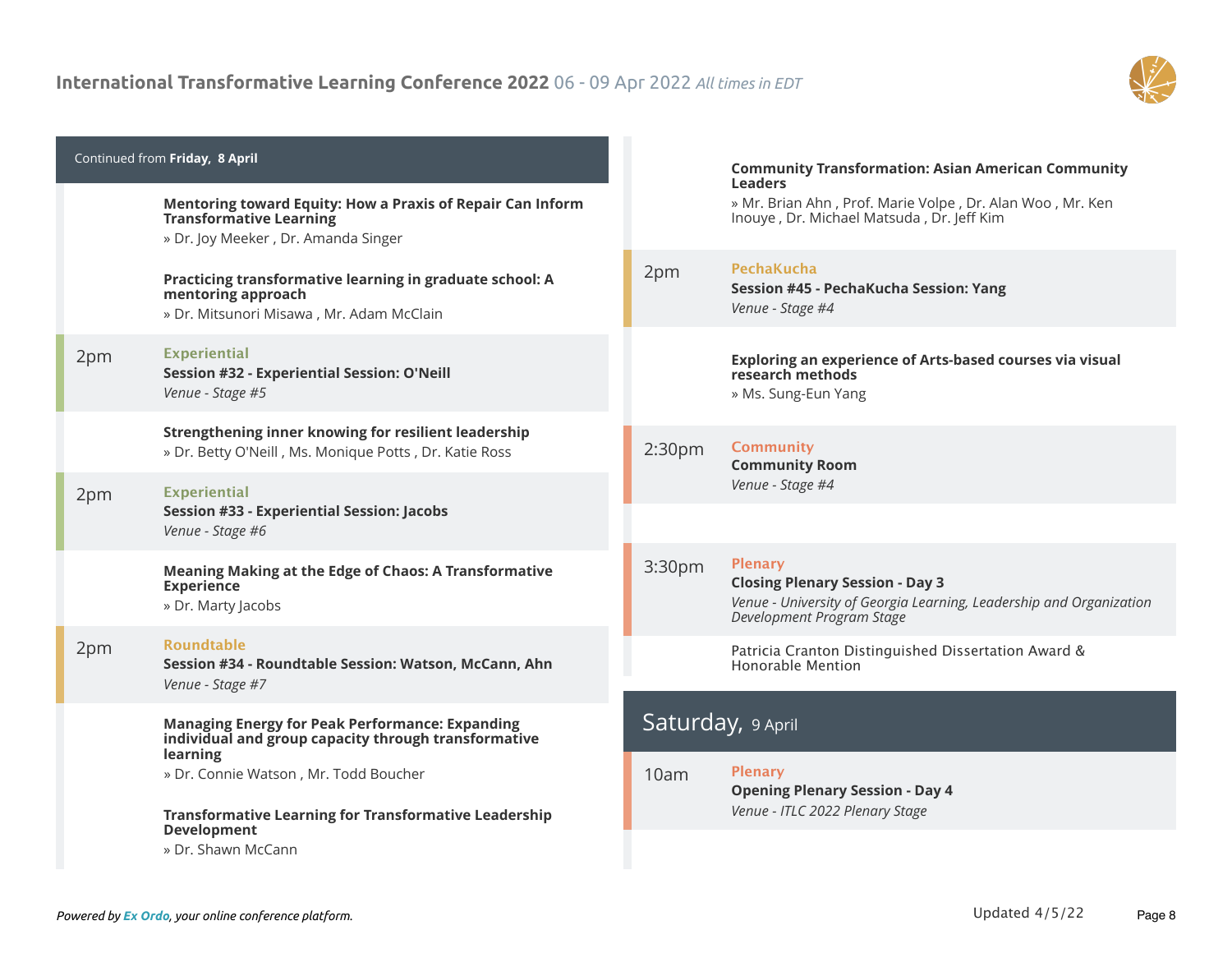

| Continued from Saturday, 9 April |                                                                                                                                                                                                                                                    |            | <b>Creative Listening Workshop: Exploring the Potential for</b><br><b>Transformational Learning</b>                                                                                                                                               |
|----------------------------------|----------------------------------------------------------------------------------------------------------------------------------------------------------------------------------------------------------------------------------------------------|------------|---------------------------------------------------------------------------------------------------------------------------------------------------------------------------------------------------------------------------------------------------|
| 10:30am                          | <b>Paper</b><br>Session #35 - Paper Presentation: Hoggan, Romano                                                                                                                                                                                   |            | » Ms. Dagmar Spain, Dr. Randee Lawrence, Ms. Ayelet<br>Aldouby-Efraim                                                                                                                                                                             |
|                                  | Venue - Stage #2<br>The Right and Wrong of Transformative Education: Toward an<br><b>Ethical Framework</b>                                                                                                                                         | 10:30am    | Symposium<br><b>Session #39 - Symposium: Nicolaides</b><br>Venue - Stage #7                                                                                                                                                                       |
|                                  | » Dr. Chad Hoggan, Dr. Tetyana Hoggan-Kloubert<br><b>Culturally Responsive Teaching and Learning. A</b><br>transformative perspective<br>» Dr. Nicolina Bosco, Prof. Alessandra Romano, Dr. mario<br>giampaolo, Prof. Loretta Fabbri               |            | <b>Learning For Transformation: Entanglements and</b><br>passageways for transformation<br>» Dr. Aliki Nicolaides, Prof. Saskia Eschenbacher, Prof. Petra<br>Buergelt, Prof. Marguerite Welch, Dr. Yabome Gilpin-Jackson, Dr.<br>Mitsunori Misawa |
| 10:30am                          | <b>Paper</b><br>Session #36 - Paper Presentation: Broadnax, Weiland, Swartz<br>Venue - Stage #3                                                                                                                                                    | 10:30am    | <b>Experiential</b><br>Session #38 - Experiential Session: Kastner<br>Venue - Stage #6                                                                                                                                                            |
|                                  | <b>Transformative Learning from Black Fathers on the Doctoral</b><br>Journey<br>» Mr. Vashon Broadnax, Dr. Michelle Glowacki-Dudka                                                                                                                 |            | Deepening the understanding of transformative learning<br>processes and outcomes<br>» Dr. Monika Kastner                                                                                                                                          |
|                                  | A Parallax Jew: Autoethnography and Transformative<br>Learning<br>» Dr. Steven Weiland                                                                                                                                                             | $10:30$ am | <b>Critical Questions</b><br><b>Five Critical Questions: Question 4</b><br>Venue - Stage #4                                                                                                                                                       |
|                                  |                                                                                                                                                                                                                                                    |            |                                                                                                                                                                                                                                                   |
|                                  | <b>Transformative Pilgrimage Learning in Adult Development</b><br>Toward Healthier Communities: Rooting in Human Wildness,<br><b>Wandering in Darkness and Shaping Our Legacies</b><br>» Dr. Ann Swartz, Dr. Mira Johnson, Prof. Elizabeth Tisdell | 12:30pm    | <b>Paper</b><br>Session #40 - Paper Presentation: Chen, Pang, Gilbertson<br>Venue - Stage #2                                                                                                                                                      |
| 10:30am                          | <b>Experiential</b><br><b>Session #37 - Experiential Session: Spain</b><br>Venue - Stage #5                                                                                                                                                        |            | <b>Confucianism and its Transformative Power in a Human-</b><br>centered Era<br>» Mr. Ruohao Chen                                                                                                                                                 |